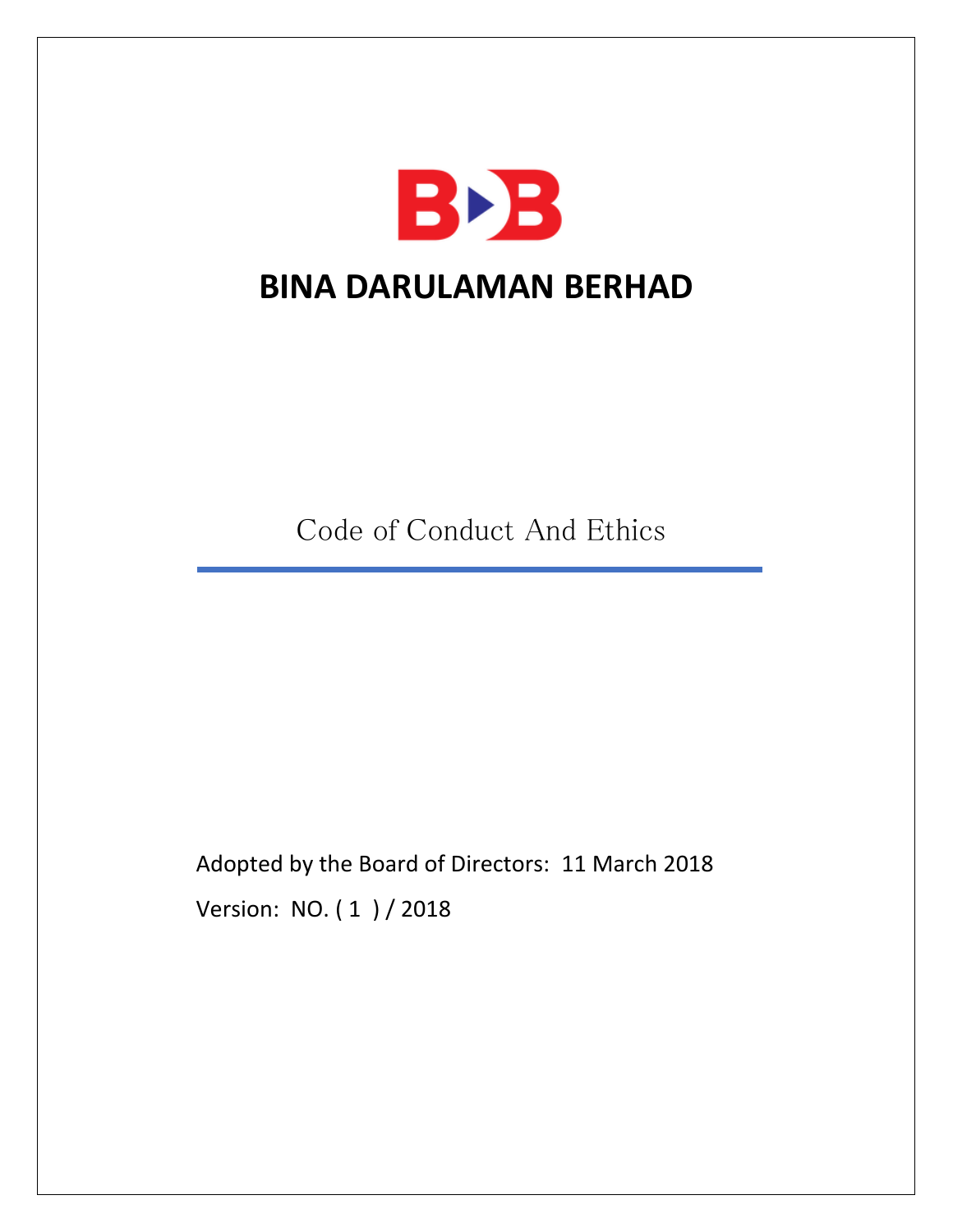| DATE ADOPTED BY THE BOARD | March 2018             |
|---------------------------|------------------------|
| <b>VERSION</b>            | 2018)<br><u>. на с</u> |

# **CONTENT**

- 1.0. INTRODUCTION
- 2.0. PRINCIPLE
- 3.0. PURPOSE
- 4.0. CODE OF CONDUCT
- 5.0. PROHIBITION OF INSIDER DEALING
- 6.0. CONFLICTS OF INTEREST
- 7.0. CONFIDENTIAL INFORMATION
- 8.0. REPRESENTATION
- 9.0. COMPLIANCE WITH LAWS, RULES AND REGULATIONS
- 10.0. CONDUCT OF BUSINESS AND FAIR DEALING
- 11.0. GIFTS AND HOSPITALITY
- 12.0. ANTI BRIBERY
- 13.0. COMPANY'S RECORDS AND CONTROL
- 14.0. ASSETS AND PROPERTIES PROTECTION
- 15.0. HEALTH AND SAFETY AND SOCIAL RESPONSIBILTIES
- 16.0. ENVIRONMENT
- 17.0. HUMAN RIGHTS
- 18.0. ENFORCEMENT OF THE CODE
- 19.0. DEPARTURE / WAIVER
- 20.0. REVIEW OF THE CODE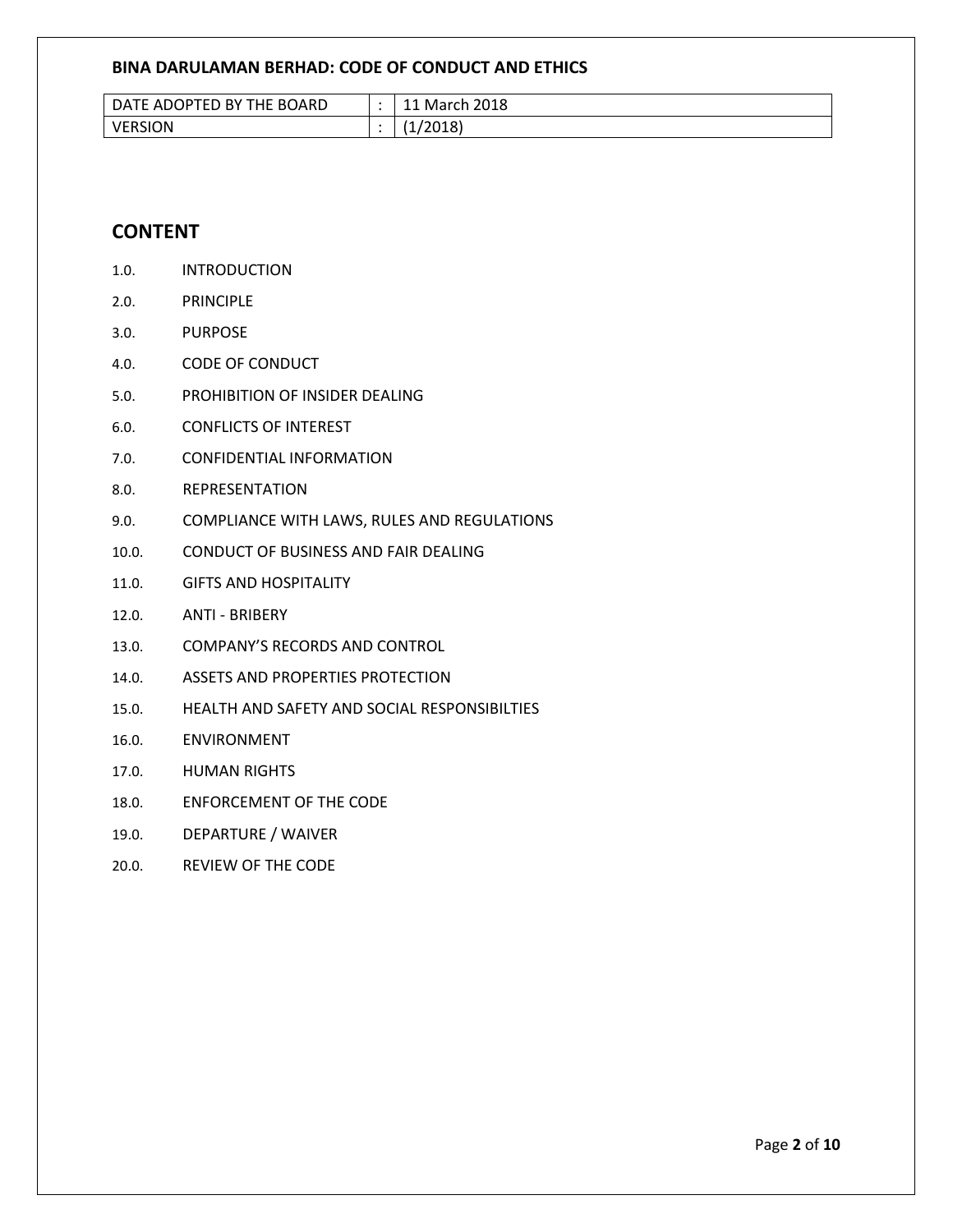| \TE ADOPTED BY THE BOARD<br>DA. | 2018<br>March |
|---------------------------------|---------------|
| <b>VERSION</b>                  | 2018)<br>. .  |

#### **1.0. INTRODUCTION**

- 1.1. The Board of Directors of Bina Darulaman Berhad ("the Company" or "BDB") has adopted this Code of Conduct And Ethics ("the Code") to promote and exemplify the Company's commitment in upholding the highest standards of business conduct and ethical behaviour that are fundamental to the preservation of the reputation and success of the Company and its subsidiaries (the "Group").
- 1.2. This Code is established to promote the ethical corporate culture and conduct that permeates throughout the Group, it applies to all Directors, management and employees of the Group, shall be referred to as **"Officers"** hereon.
- 1.3. The Company expects its Officers to exercise reasonable judgement when conducting the Company's business. It encourages its directors and employees to refer to this code frequently to ensure that they are acting within both, the written code and the spirit of this code. It serves as a set of guiding principles for directors and employees in carrying out their duties for the Company.
- 1.4. The provisions of the Code are in addition to, and not in substitution for, any obligation imposed upon an officer by agreement, law or regulation.

#### **2. PRINCIPLE**

This code is based on principles of integrity, honesty, accountability, responsibility and corporate social responsibility.

#### **3. PURPOSE**

This code aims to enhance standard of corporate governance and consistent ethical corporate behaviours of the Company through its officers: -

- a. To emphasise the Company's commitment to ethics and compliance with the applicable laws and regulations;
- b. To set forth expected standards of ethical and legal behaviour within the Group;
- c. To include noble characteristics in performing duties so as to improve work quality and productivity;
- d. To improve self-discipline in order to provide the Group with good and quality service; and
- e. To enhance skills in the implementation of duties and to be able to adapt to the work environment.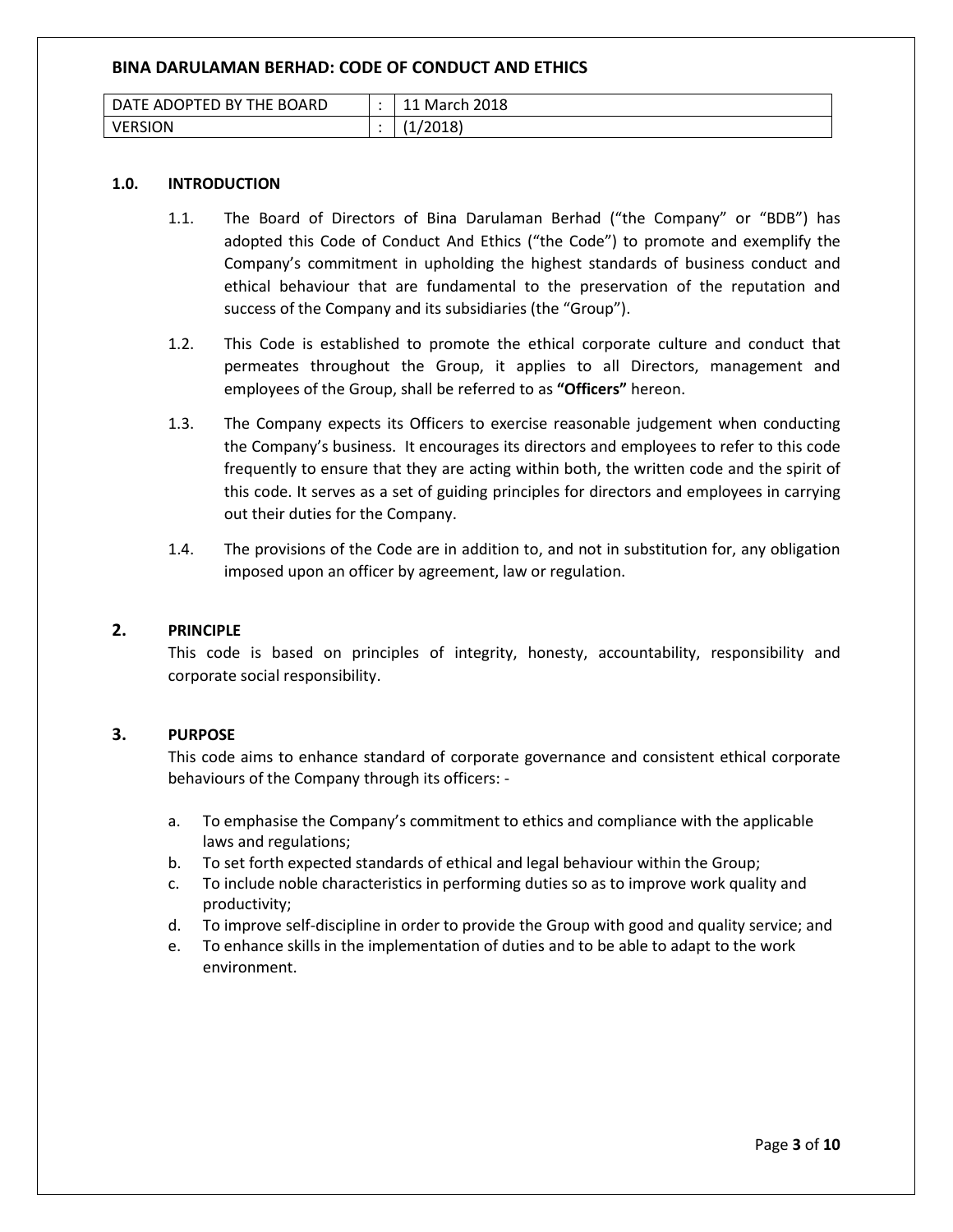| DATE ADOPTED BY THE BOARD | March 2018 |
|---------------------------|------------|
| <b>VERSION</b>            | 2018       |

# **4. CODE OF CONDUCT**

The Group's officers shall always act within the authority conferred upon them, in the best interest of the Company and will:

- a) Act In the best interest in fulfilling their fiduciary obligations to the Company and its stakeholders
- b) Act honestly, ethically, with integrity and transparency;
- c) Act in good faith, responsibly, with due care and diligence, without allowing their independent judgment to be subordinated;
- d) Act to protect and improve the Company's reputation.
- e) Act responsibly to strive towards long term sustainability and growth of the Company.
- f) Use best judgement to prevent risk of conflict of interest. If such event arises, they will take immediate action to inform the Board and/or delegated committee for an appropriate solution.
- g) Shall not abuse their position nor take advantage of authority conferred upon them to exploit opportunities for personal gain directly or indirectly.
- h) Not to engage in external activities that will adversely impact their performance in the Company
- i) Every officer is responsible to ensure compliance with the Code:
	- Know and comply with the Code and the Group's policies and procedures.
	- Seek guidance when in doubt.
	- Avoid illegal, unethical or otherwise improper acts
	- Report any suspected violation of policies, laws and regulations.
	- Assist authorised teammates with investigations.
	- Take responsibility and accountability for his/her actions.

The Company will take appropriate action against any personnel who fails to act in accordance with applicable statutory laws, Group's policies and procedures and this Code. In the performance of his/her duties, **each Officer must comply with the provision and spirit of the following codes:**

# **5. PROHIBITION OF INSIDER DEALING**

- 5.1. Officers of the Group shall comply with all applicable laws and regulations relating to dealings with the securities of the Company.
- 5.2. An officer who is in possession of price sensitive, non-public material information ("Inside Information") must keep such Inside Information confidential and is prohibited from using or sharing the confidential and nonpublic information of the Company for the purposes of trading on the securities of the Company or the securities of any other company or for any other purpose other than the conduct of the Company's business.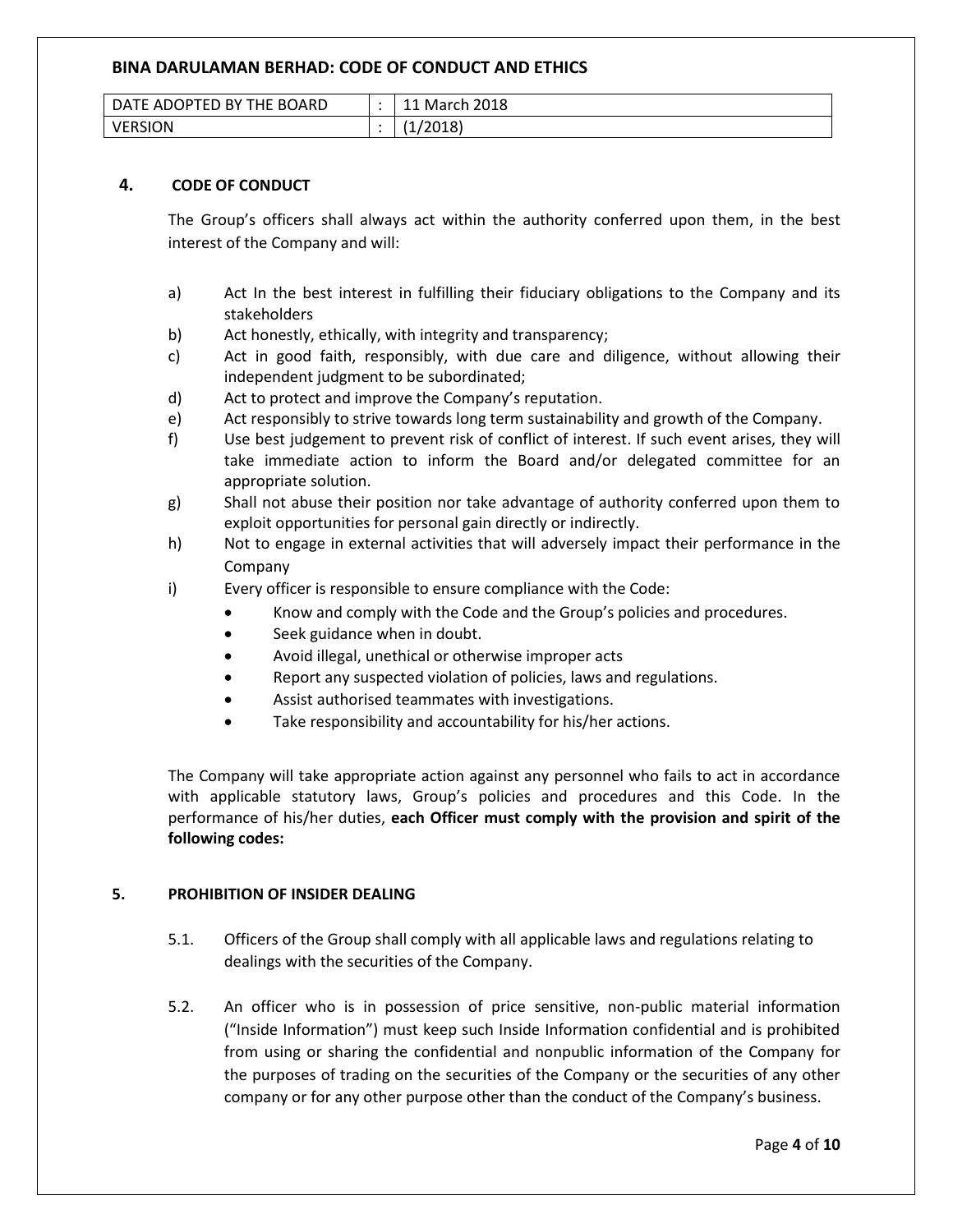| DATE ADOPTED BY THE BOARD | March 2018           |
|---------------------------|----------------------|
| <b>VERSION</b>            | $^{\prime}2018$<br>. |

5.3. An officer who commit insider trading may be subjected to the relevant criminal and civil actions under Malaysian law which includes the Capital Markets and Services Act 2007.

#### **6. CONFLICTS OF INTEREST**

- 6.1. An officer has a duty to avoid business, financial and other direct or indirect interests or relationships which conflict with the interests of the Company or which divides his/her loyalty to the Company. Each Director must deal at arm's length with the Company and should disclose to the Chairman of the Board, at the earliest opportunity, any conflict or any appearance of conflict of interest on his/her part.
- 6.2. Any activity which even appears to present such a conflict must be avoided or terminated unless, after such disclosure of the Board, it is determined that the activity is not harmful to the Group or otherwise improper.

#### **7. CONFIDENTIAL INFORMATION**

- 7.1 An officer must exercise caution and due care to safeguard any information of a confidential and sensitive nature relating to the Group which is acquired as a consequence of their responsibilities as directors. Such information cannot be used by the Director in any manner other than in furtherance of his/her board duties.
- 7.2 Officers of the Group are strictly prohibited from copying, reproducing, transmitting or otherwise disclosing such confidential information relating to the affairs of the Group unless authorised by the Board or as required by law.
- 7.3 Officers of the Group will uphold the strict confidentiality of all meetings and other deliberations and communications of the Board.
- 7.4 An officer will refrain from any public discussions in the media or otherwise, regarding the Group's business, affairs, policies and organisations, unless he is the designated spokesman.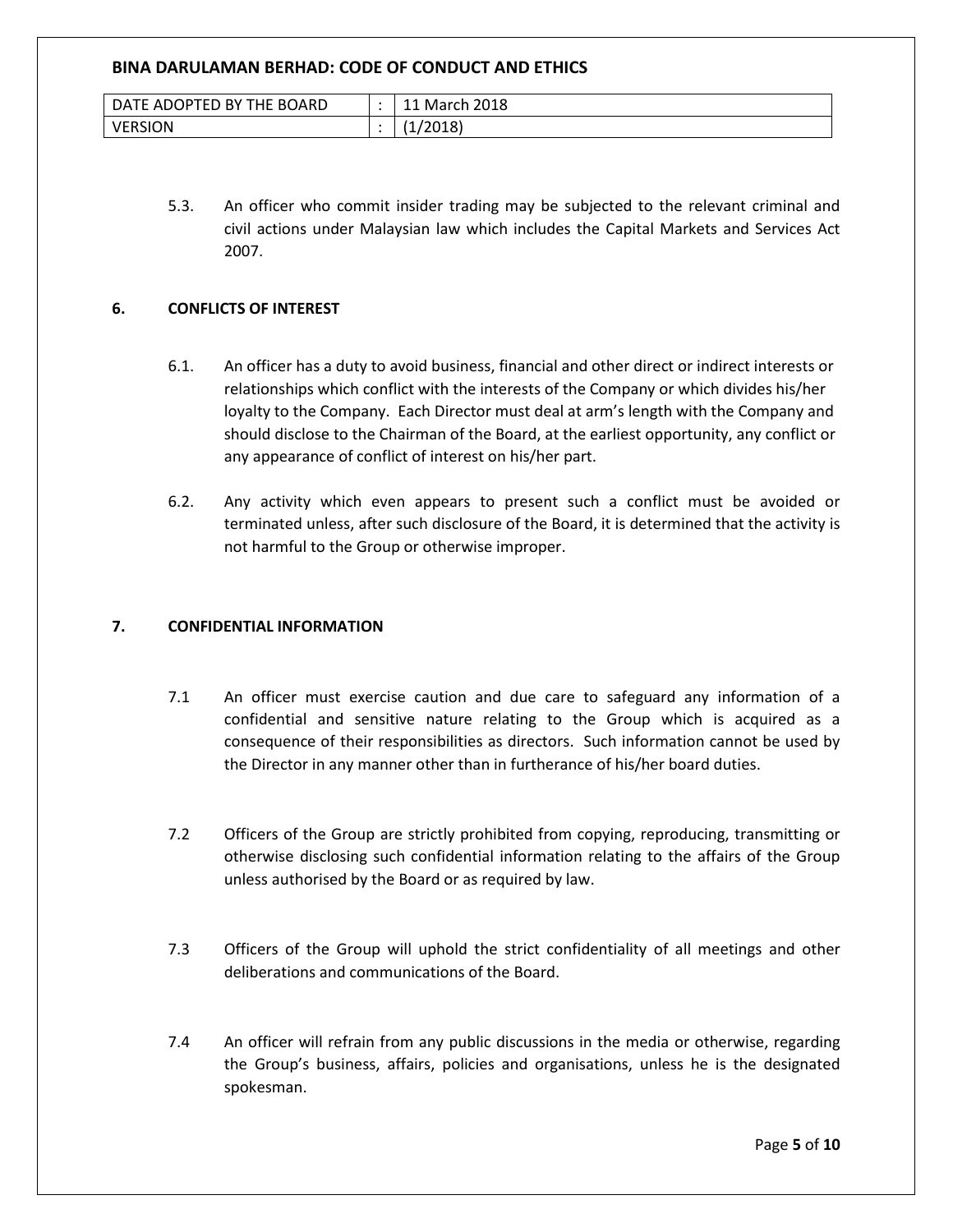| <b>IFD BY</b><br>THE BOARD<br>- DA<br><b>NE ADOPT</b> | 2018<br>March<br>-- |
|-------------------------------------------------------|---------------------|
| <b>VERSION</b>                                        | (2018)<br>. .       |

#### **8. REPRESENTATION**

- 8.1 The Company shall be represented by the Board and its Authorised Spokespersons ("AS") in all its public appearances in disclosing Information related to the Company's activities to the public at large i.e. the media, the financial community, employees and shareholders.
- 8.2 All disclosure of information must strictly adhere to the Corporate Disclosure Policy set up by the Company and is the responsibility of the Board to ensure the adherence to the said policy.

### **9. COMPLIANCE WITH LAWS, RULES AND REGULATIONS**

- 9.1 The Group and its officers will comply with all applicable laws, rules and regulations of the governments, commissions and exchanges in jurisdictions which the Group operates. Officers are expected to understand and comply with the laws, rules and regulations that are applicable to their positions and/or work, including the Anti-Money Laundering and Anti-Terrorism Financing Act 2001 and the Malaysian Anti-Corruption Commission Act 2009. The Group reserves the right to report any actions or activities suspected of being criminal in nature to the police or other relevant authorities.
- 9.2 Officers of the Group must not engage in or give the appearance of any illegal or improper conduct that is in violation of this Code or in contravention of any law or regulations.

# **10. CONDUCT OF BUSINESS AND FAIR DEALING**

- 10.1. Officers of the Group should conduct themselves with the highest degree of integrity and professionalism in the workplace or any other location while on Company's business.
- 10.2. Officers of the Group SHALL NOT:
	- (i) Compete with the Group by providing services to a competitor, whether as an employee, officer or director;
	- (ii) Profit or assist others to profit from confidential information or business opportunities that he/she gains by virtue of his/her position in the Group;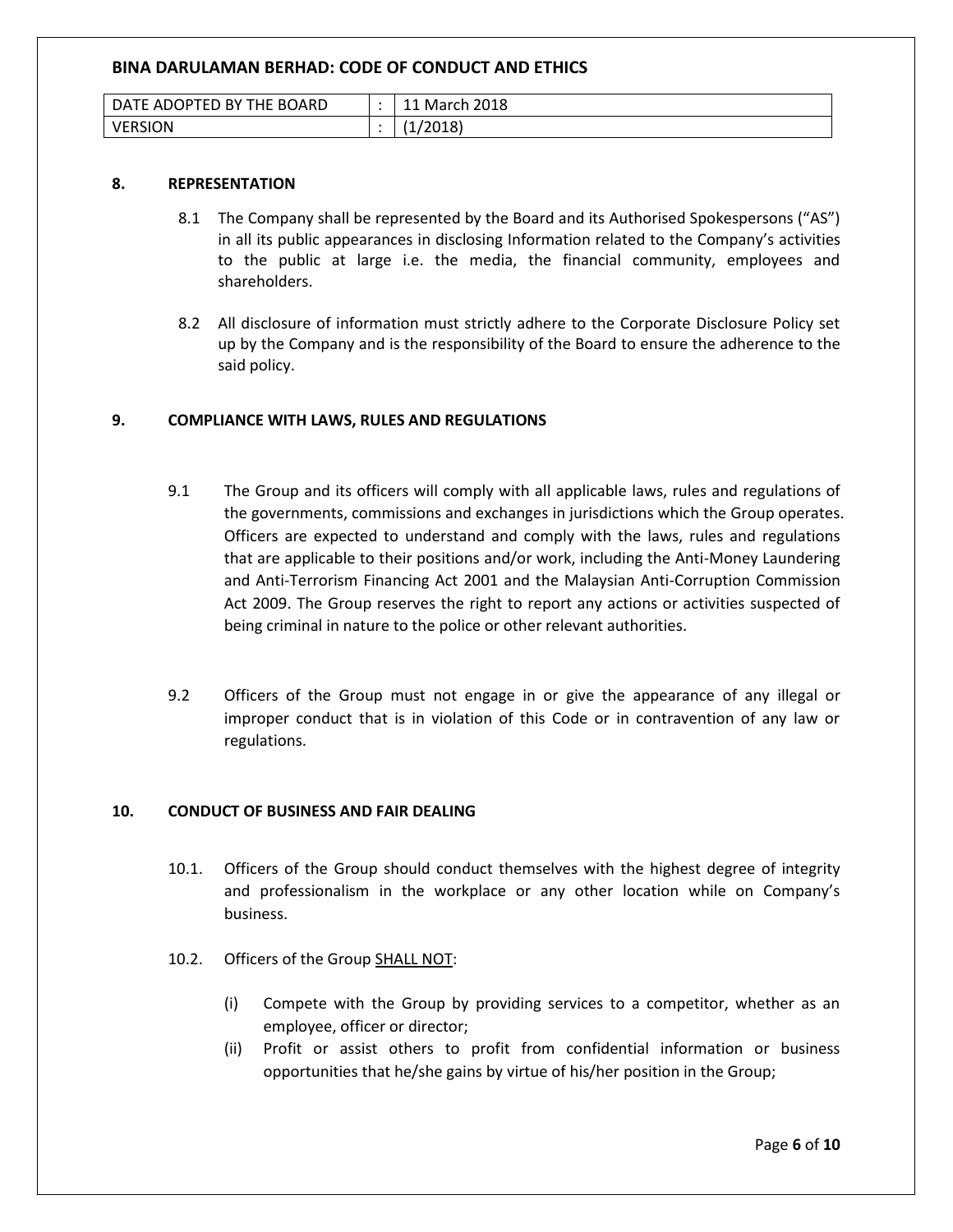| ∍BY `<br>THE BOARD<br>DATE ADOPTED | 2018<br>March |
|------------------------------------|---------------|
| SION                               | /2018)        |

- (iii) Improperly influence or attempt to influence any business transaction between the Company and another entity, in which an officer has a direct or indirect financial interest; or
- (iv) Take unfair advantage of any customer, supplier, competitor or other person through manipulation, concealment, misrepresentation of material facts and/or other unfair practice.

# **11. GIFTS AND HOSPITALITY**

- 11.1 An Officer shall not accept any personal gifts, favours, entertainment or services in cash or in kind from any entity or individual who is or is seeking for business dealing with the Group, where the personal gifts / favours will create a conflict of interest or influence objective business decisions of the Group.
- 11.2 Generally, acceptance of non-cash token gifts, infrequent and moderate business meals and entertainment as part of normal business courtesies, customary gifts during festive or special events and gifts from social functions attended by officers on behalf of the Company are permissible if they are not excessive and do not create the appearance of impropriety.

# **12. ANTI - BRIBERY**

All officers of the Group are prohibited to or prohibited to attempt to offer, give, ask for, accept or receive any form of bribe. A bribe occurs when someone attempts to influence a decision by offering some form of undue or improper advantage, incentive or favour.

# **13. COMPANY'S RECORDS AND CONTROL**

- 13.1 Accurate, timely and reliable records are necessary to meeting the Group's legal and financial obligations. The Directors shall ensure that books, records and accounts are controlled and maintained so that that they are prepared on an accurate, timely and genuine basis and conform to generally accepted and applicable accounting principles, to all applicable laws and regulations and internal control requirements.
- 13.2 Directors and employees must not make or engage in any misrepresentation or falsification of company books, records or accounts under any circumstances.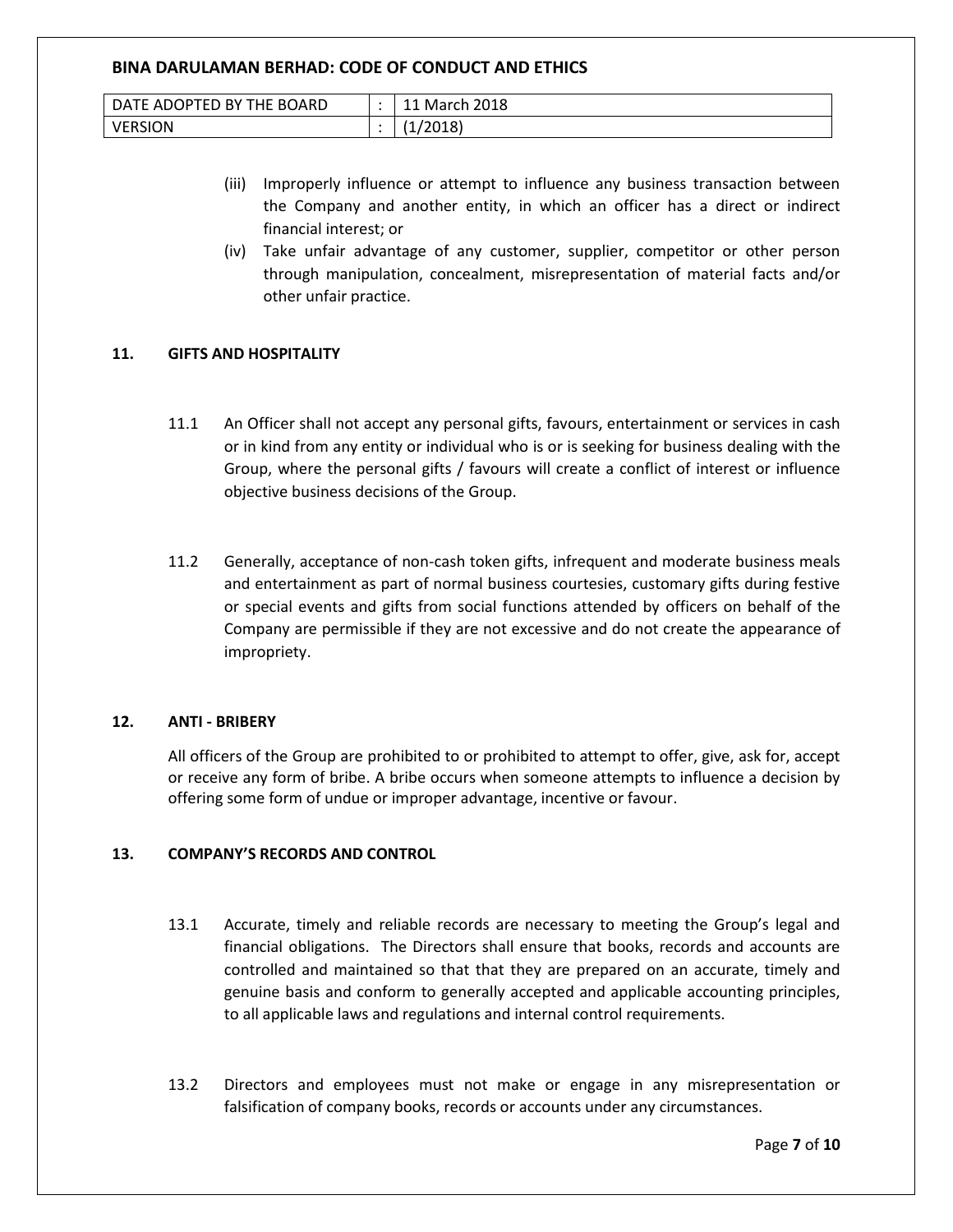| DATE ADOPTED BY THE BOARD | March 2018             |
|---------------------------|------------------------|
| <b>VERSION</b>            | 2018)<br><u>. на с</u> |

### **14. ASSETS AND PROPERTIES PROTECTION**

- 14.1 Officers are expected to be accountable for and to take reasonable care to manage and protect the Group's assets and properties. These include tangible assets such as equipment and machinery, systems, facilities, materials, resources as well as intangible assets such as proprietary information, goodwill, harmonious relations with customers and suppliers.
- 14.2 All the Group's assets and properties are to be used for legitimate business purposes only or for any other purposes approved by the Board. No Group assets and properties shall be used for any unlawful purpose.

### **15. HEALTH AND SAFETY AND SOCIAL RESPONSIBILTIES**

- 15.1 The Company provides a work environment that is safe, secure and free of danger, harassment, intimidation, threats and violence. The Company takes appropriate precautions to prevent injuries or adverse working conditions for each and every officer. It is the responsibility of each and every officer to adhere to the prescribed safety rules and acts as well as to raise any concerns which may represent a potential threat to health and safety. Officers are responsible for reporting injuries and unsafe work practices or conditions as soon as discovered or become known.
- 15.2 The Company takes good effort and is proactive to the needs of the community and assist in society related programmes. All officers shall also ensure that the activities of operations of the Group do not harm the interest and wellbeing of the society as a whole.

#### **16. ENVIRONMENT**

The Company is committed to protecting the environment by taking effort to minimise and mitigate environmental impacts throughout the life cycle of operations. Officers should contribute to minimising the use of finite resources, including energy, water and raw materials. Officers should minimise harmful emissions to environment, including waste, air emissions and discharges to water.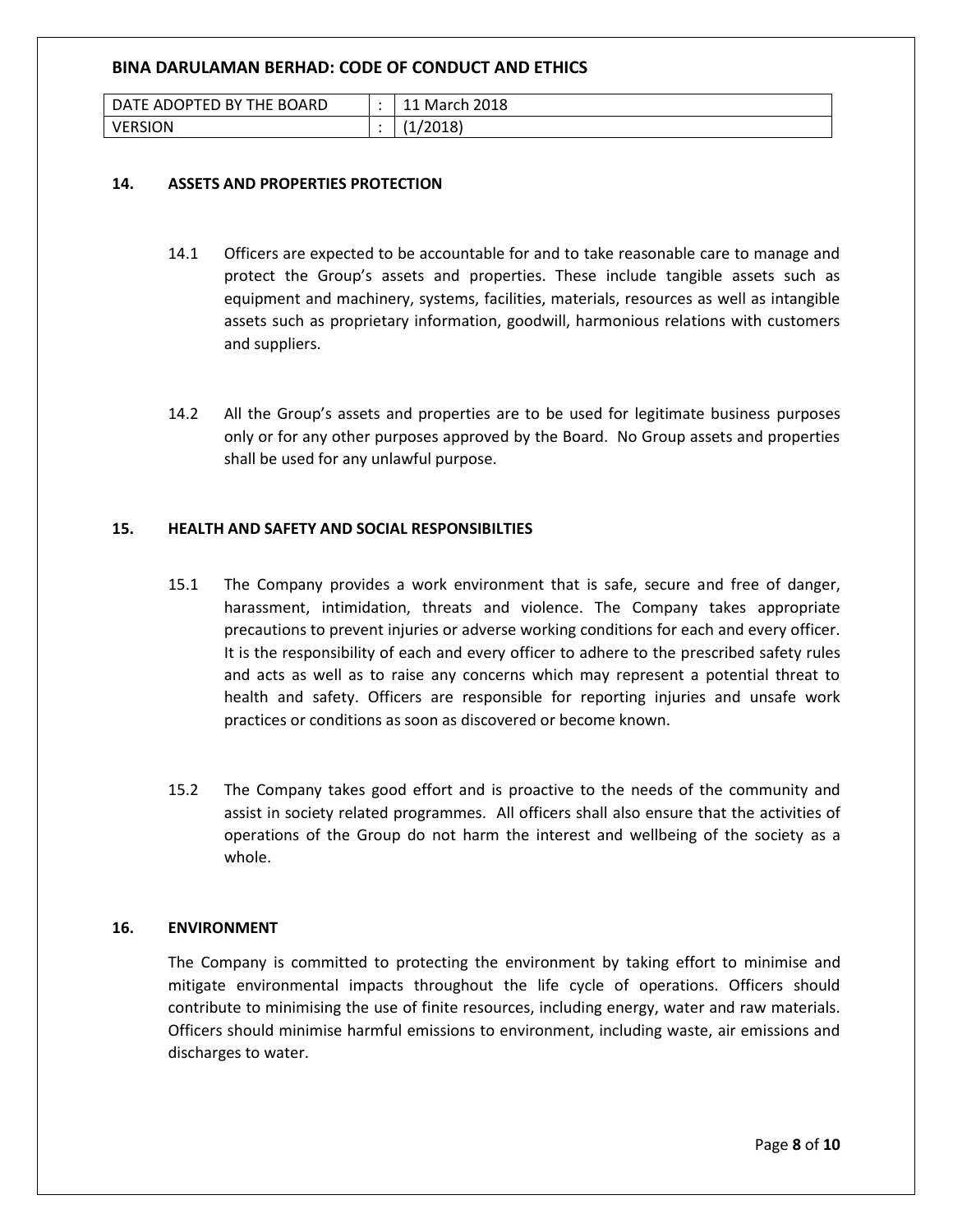| DATE ADOPTED BY THE BOARD | March 2018       |
|---------------------------|------------------|
| VERSION                   | 2018<br><b>.</b> |

### **17. HUMAN RIGHTS**

The Group respects human rights. It is committed to providing all directors and employees with an environment that respects their basic human rights and is free from discrimination and harassment. An officer should respect the personal dignity, privacy and rights of other individual they interact with when carrying out their duties. Officers are responsible for taking all reasonable precautions to not demonstrate behaviour that can be reasonably construed as discriminatory or harassing in nature, whether on grounds of gender, race, religion or sexuality.

### **18. ENFORCEMENT OF THE CODE**

- 18.1 Any breaches of this Code, including violations of laws, rules and regulations of the Group's policies by any Officer, should be reported to the Chairman of the Board.
- 18.2 The Chairman will then raise the matter for discussion with the Board to decide on the appropriate course of action, if any.
- 18.3 The Board must take immediate and appropriate action to ratify matters, if any, resulted from any non-compliance of the code by any director.
- 18.4 The Officer involved in the breach shall excuse themselves from any discussion or decision relating to the said matter.

# **19. DEPARTURE / WAIVER**

- 19.1 Officers of the Group are to be accountable for full compliance to the Code for such period, as may be required by law or may be reasonable after leaving office.
- 19.2 However, in exceptional circumstances and on a case to case basis, the board may grant a departure from this code, if the board of directors is of the view that in such circumstances, departure of this code is in the best interest of the Company and the departure also:
	- a) is not detrimental to the interest of the Company and;